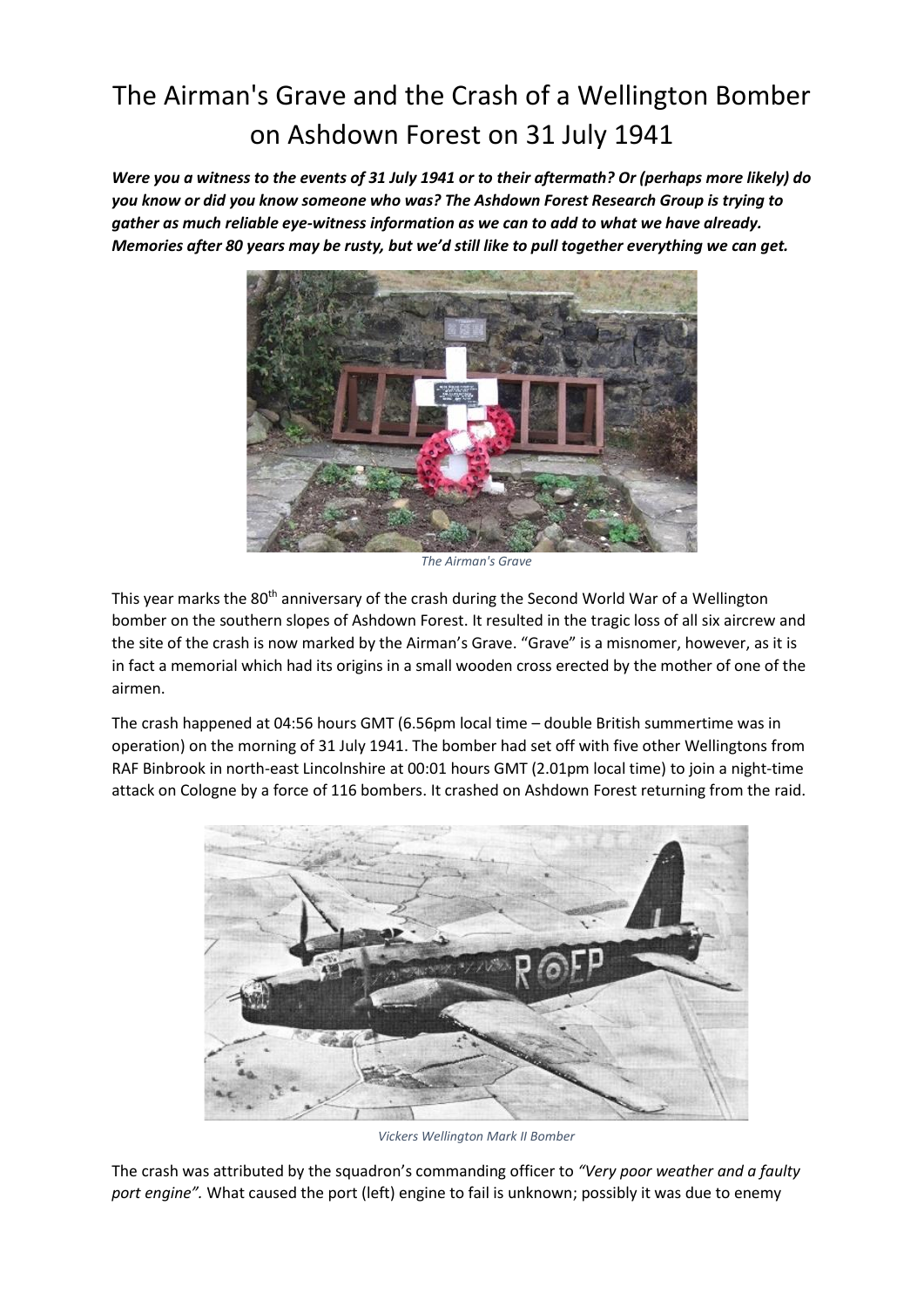action such as anti-aircraft fire. But it must have been a struggle to keep the twin-engined aircraft flying and level. The official report for the incident concludes that *"The Wellington hit the ground at a slight angle and caught fire".* Some eye-witnesses reported that the aircraft was found lying upside down after the crash.



There is a mystery about how the stricken aircraft came to be flying through south-east England so far from its base. Was the pilot hoping to land on the Ashdown Forest airstrip near Wych Cross? Why had he ignored suitable airfields on the way? Had he got lost? Was bad weather a factor in the crash? There was low cloud blanketing the region that morning which would have made landing the plane even more hazardous and could also have led to disorientation.

Wartime censorship meant there was a news blackout. We've searched for post-war newspaper reports containing eye-witness accounts of the incident, but without success. And after an interval of eighty years there will be few people alive today who may have been eye-witnesses to the crash, the attempts to rescue the crew, or the aftermath. Nevertheless, we have made a renewed attempt – particularly through social media, organisations such as the Friends, and local history societies – to gather as much information as we can from people who were there at the time, or who knew people who were there.

*First Pilot Flt. Sgt. Harry Vidler*

There may be some inaccuracies and inconsistencies in people's

recollections but the images that are left in our minds are still striking: of a stricken aircraft already on fire flying over Fairwarp towards the Forest where it then crashed, and of local people, including children, running or riding their bikes to the scene and desperately but vainly trying to rescue the airmen from the conflagration. Peter Freeland, a regular contributor to Ashdown Forest News who was four years old and living in Nutley at the time of the crash, wrote to relate how he and his grandmother heard a revving aircraft engine, its pitch rising higher and higher until it screamed; but they saw nothing. Was it the doomed Wellington?

All six members of the young aircrew died. They were Flight Sergeant Harry Vidler, first pilot, aged 27; Sergeant Vic Sutton, second pilot, 24; Sergeant Wilf Brooks, observer (navigator), 25; Flight Sergeant Ernest Cave, wireless operator/air gunner, 21; Sergeant Stan Hathaway, wireless operator/air gunner, 24; and Len Saunders, rear gunner, 21. Their names are commemorated on a plaque at the Airman's Grave, but they were cremated or interred elsewhere: at Hull, Lewisham, Ramsgate, Wallasey, Stockton-on-Tees, and Whitstable.



Elsie Sutton, the mother of the second pilot, Sgt. Vic Sutton, was devastated by her son's death. A serviceman's widow who in 1931 had already lost one son aged 18 in a motorcycle accident, she later moved from south London to Nutley, close to where the Wellington had crashed.